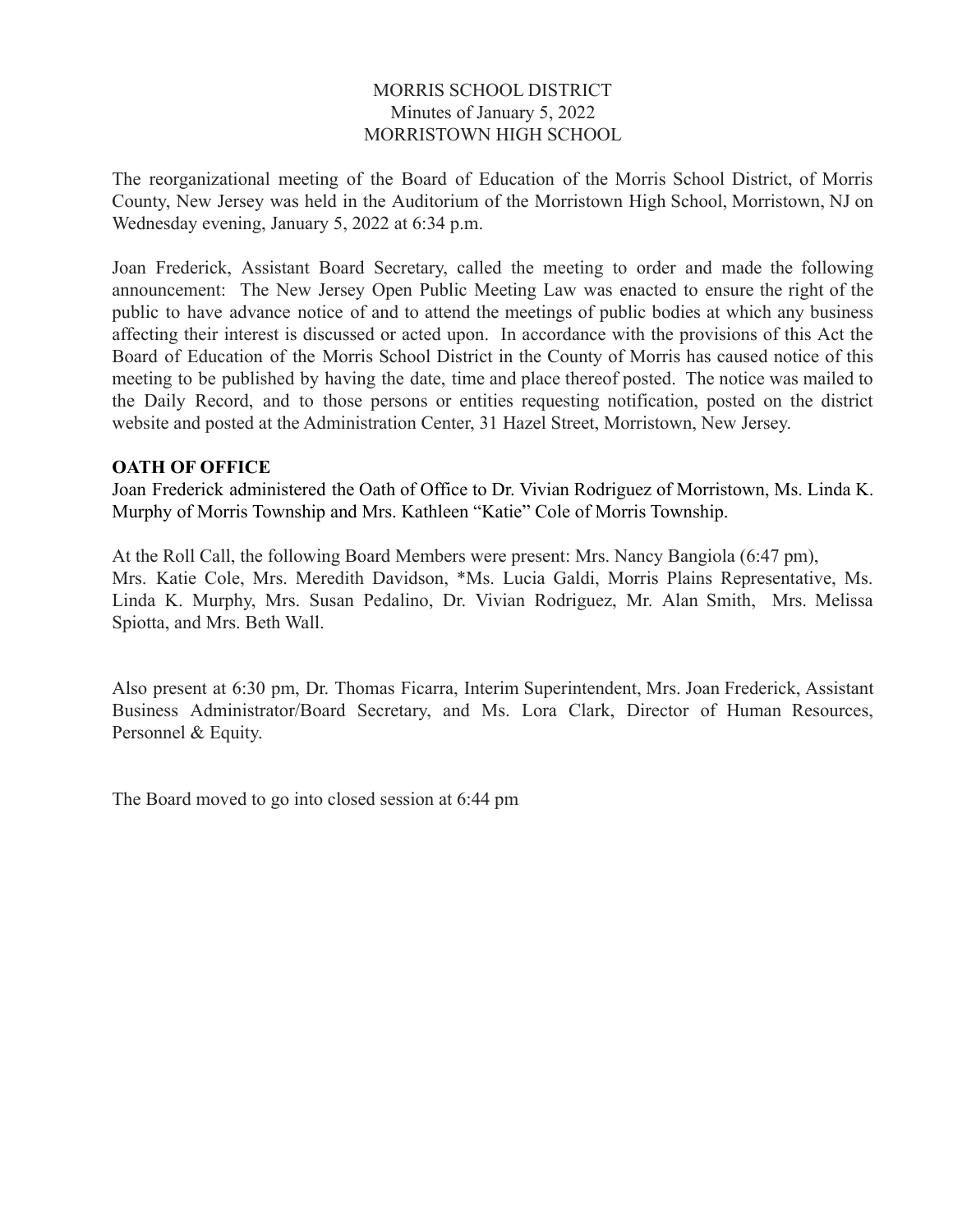### *EXECUTIVE SESSION*

# Motion #1 AUTHORIZING EXECUTIVE SESSION

WHEREAS, while the Sen. Byron M. Baer Open Public Meetings Act (N.J.S.A. 10:4-6 et seq.) requires all meetings of the Morris School District Board of Education to be held in public, N.J.S.A. 10:4-12(b) sets forth nine (9) types of matters that may lawfully be discussed in "Executive Session," without the public being permitted to attend, and

WHEREAS, the Board has determined that three (3) issues are permitted by N.J.S.A. 10:4-12(b) to be discussed without the public in attendance and shall be discussed during an Executive Session to be held on January 5, 2022 at 6:30 P.M, and

WHEREAS, the nine (9) exceptions to open public meetings set forth in N.J.S.A. 10:4-12(b) are listed below, and next to each exception is a box which will be marked when the issues to be privately discussed fall within that exception, and after each exception is a space where additional information that will disclose as much information about the discussion as possible without undermining the purpose of the exception shall be written:

 $\boxtimes$  "(1) Any matter which, by express provision of Federal law, State statute or rule of court shall be rendered confidential or excluded from public discussion." The nature of the matter, described as specifically as possible without undermining the need for confidentiality are: Student Matters

 $\Box$  "(2) Any matter in which the release of information would impair a right to receive funds from the federal government." The nature of the matter, described as specifically as possible without undermining the need for confidentiality is:

 $\Box$  "(3) Any material the disclosure of which constitutes an unwarranted invasion of individual privacy such as any records, data, reports, recommendations, or other personal material of any educational, training, social service, medical, health, custodial, child protection, rehabilitation, legal defense, welfare, housing, relocation, insurance and similar program or institution operated by a public body pertaining to any specific individual admitted to or served by such institution or program, including but not limited to information relative to the individual's personal and family circumstances, and any material pertaining to admission, discharge, treatment, progress or condition of any individual, unless the individual concerned (or, in the case of a minor or incompetent, his guardian) shall request in writing that the same be disclosed publicly." The nature of the matter, described as specifically as possible without undermining the need for confidentiality is:

 $\Box$  (4) Any collective bargaining agreement, or the terms and conditions of which are proposed for inclusion in any collective bargaining agreement, including the negotiation of terms and conditions with employees or representatives of employees of the public body." The collective bargaining contract(s) discussed are between (1) the Board and the Morris School District Administrators Association.

 $\Box$  "(5) Any matter involving the purchase lease or acquisition of real property with public funds, the setting of bank rates or investment of public funds where it could adversely affect the public interest if discussion of such matters were disclosed." The nature of the matter, described as specifically as possible without undermining the need for confidentiality is: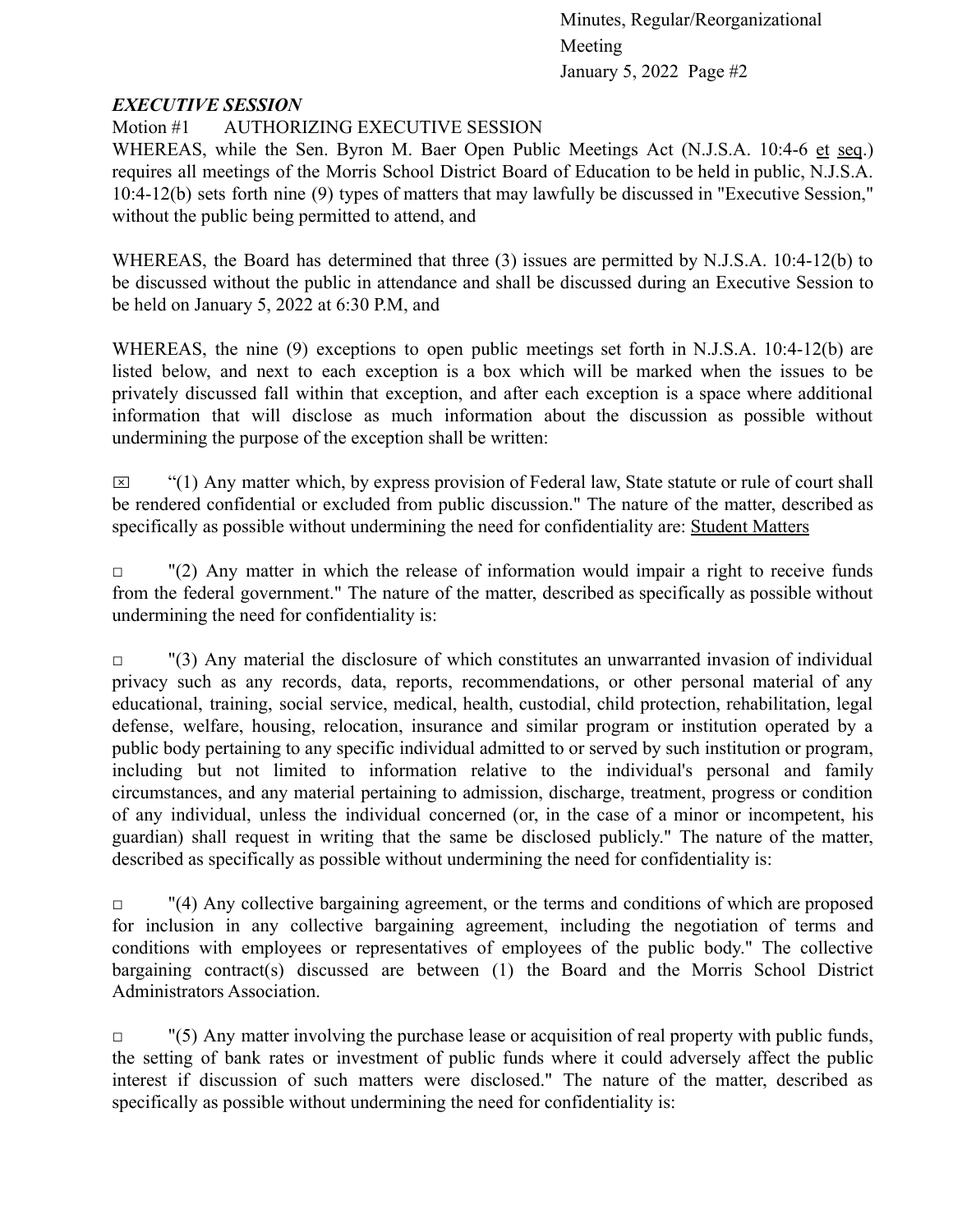$\Box$  "(6) Any tactics and techniques utilized in protecting the safety and property of the public provided that their disclosure could impair such protection. Any investigations of violations or possible violations of the law." The nature of the matter, described as specifically as possible without undermining the need for confidentiality is:

 $\Box$  "(7) Any pending or anticipated litigation or contract negotiation in which the public body is or may become a party. Any matters falling within the attorney-client privilege, to the extent that confidentiality is required in order for the attorney to exercise his ethical duties as a lawyer." The parties to and docket numbers of each item of litigation and/or the parties to each contract discussed are and the nature of the discussion, described as specifically as possible without undermining the need for confidentiality is:

 $\boxtimes$  "(8) Any matter involving the employment, appointment, termination of employment, terms and conditions of employment, evaluation of the performance, promotion or disciplining of any specific prospective public officer or employee or current public officer or employee employed or appointed by the public body, unless all individual employees or appointees whose rights could be adversely affected request in writing that such matter or matters be discussed at a public meeting." Subject to the balancing of the public's interest and the employee's privacy rights under South Jersey Publishing Co. v. New Jersey Expressway Authority, 124 N.J. 478 (1991), the employee(s) and nature of the discussion, described as specifically as possible without undermining the need for confidentiality are:

 $\Box$  "(9) Any deliberation of a public body occurring after a public hearing that may result in the imposition of a specific civil penalty upon the responding party or the suspension or loss of a license or permit belonging to the responding party as a result of an act of omission for which the responding party bears responsibility." The nature of the matter, described as specifically as possible without undermining the need for confidentiality is:

WHEREAS, the length of the Executive Session is estimated to be sixty (60) minutes after which the public meeting of the Board shall (select one)  $\Box$  reconvene and immediately adjourn or  $\boxtimes$  reconvene and proceed with business where formal action will be taken.

NOW, THEREFORE, BE IT RESOLVED that the Morris School District Board of Education will go into Executive Session for only the above stated reasons; and

BE IT FURTHER RESOLVED that the Board hereby declares that its discussion of the aforementioned subject(s) will be made public at a time when the public's interest in disclosure is greater than any privacy or governmental interest being protected from disclosure.

# **EXECUTIVE SESSION (Motion #1)**

Moved by Mrs. Spiotta, seconded by Mrs. Wall

| Mrs. Cole, Mrs. Davidson, Ms. Galdi, Ms. Murphy, Mrs. Pedalino, |
|-----------------------------------------------------------------|
| Dr. Rodriguez, Mr. Smith, Mrs. Spiotta, Mrs. Wall               |
| None                                                            |
| <b>None</b>                                                     |
| ABSENT: Mrs. Bangiola                                           |
|                                                                 |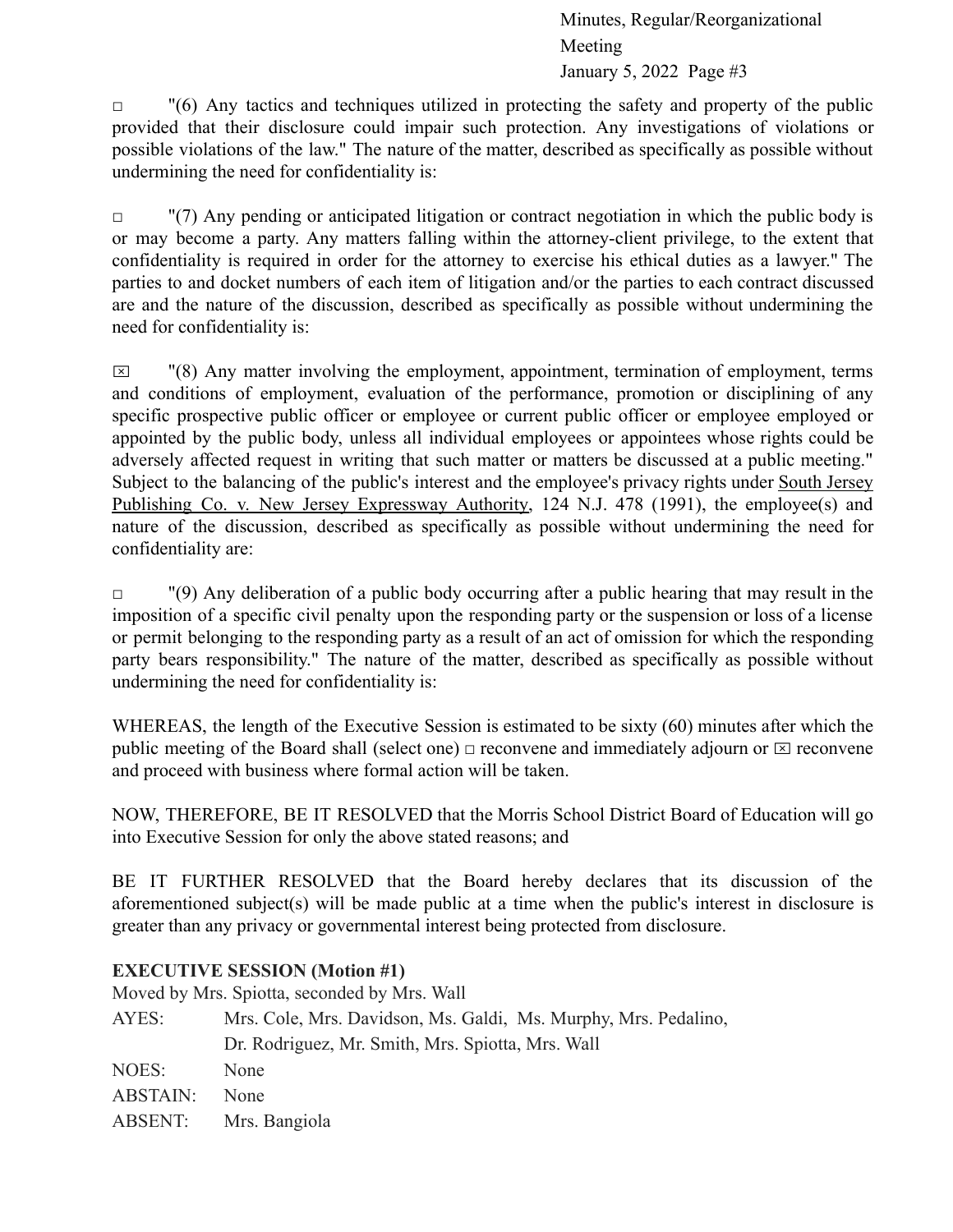At 7:25 pm, Mrs. Bangiola moved to go into open session. Ms. Murphy seconded the motion which carried unanimously. Public Session began at 7:31 pm

There were approximately 4 members of the public, staff and local media in attendance.

# **PLEDGE OF ALLEGIANCE**

*Mrs. Frederick led the Board in the Pledge of Allegiance.*

Mrs. Frederick introduced the re-elected Board members, Dr. Rodriguez, Ms. Murphy and, as well as the newly elected Board member, Mrs. Katie Cole, all with whom she administered the oath of office prior to closed session.

# **ELECTION OF PRESIDENT**

Mrs. Frederick opened the floor to nominations for President.

# **Motion to nominate Mrs. Spiotta for President**

Moved by Ms. Murphy, seconded by Mrs. Wall *A discussion ensued amongst the Board. There were no other nominations.*

### **Roll call vote for Mrs. Spiotta for President**

**AYES:** Mrs. Bangiola, Mrs. Cole, Ms. Galdi, Ms. Murphy, Mrs. Pedalino, Dr. Rodriguez, Mrs. Spiotta, Mrs. Wall **NOES:** Mrs. Davidson, Mr. Smith **ABSENT:** None

Mrs. Spiotta was elected President

# **ELECTION OF VICE PRESIDENT**

Mrs. Spiotta opened the floor to nominations for Vice President

# **Motion to nominate Ms. Murphy for Vice President**

Moved by Mrs. Spiotta, seconded by Mr. Smith *There were no other nominations.*

# **Roll call vote for Ms. Murphy for Vice President**

**AYES:** Mrs. Bangiola, Mrs. Cole, Ms. Galdi, Mrs. Davidson, Ms. Murphy, Mrs. Pedalino, Dr. Rodriguez, Mr. Smith, Mrs. Spiotta, Mrs. Wall **NOES:** None **ABSENT:** None

Ms. Murphy was elected Vice President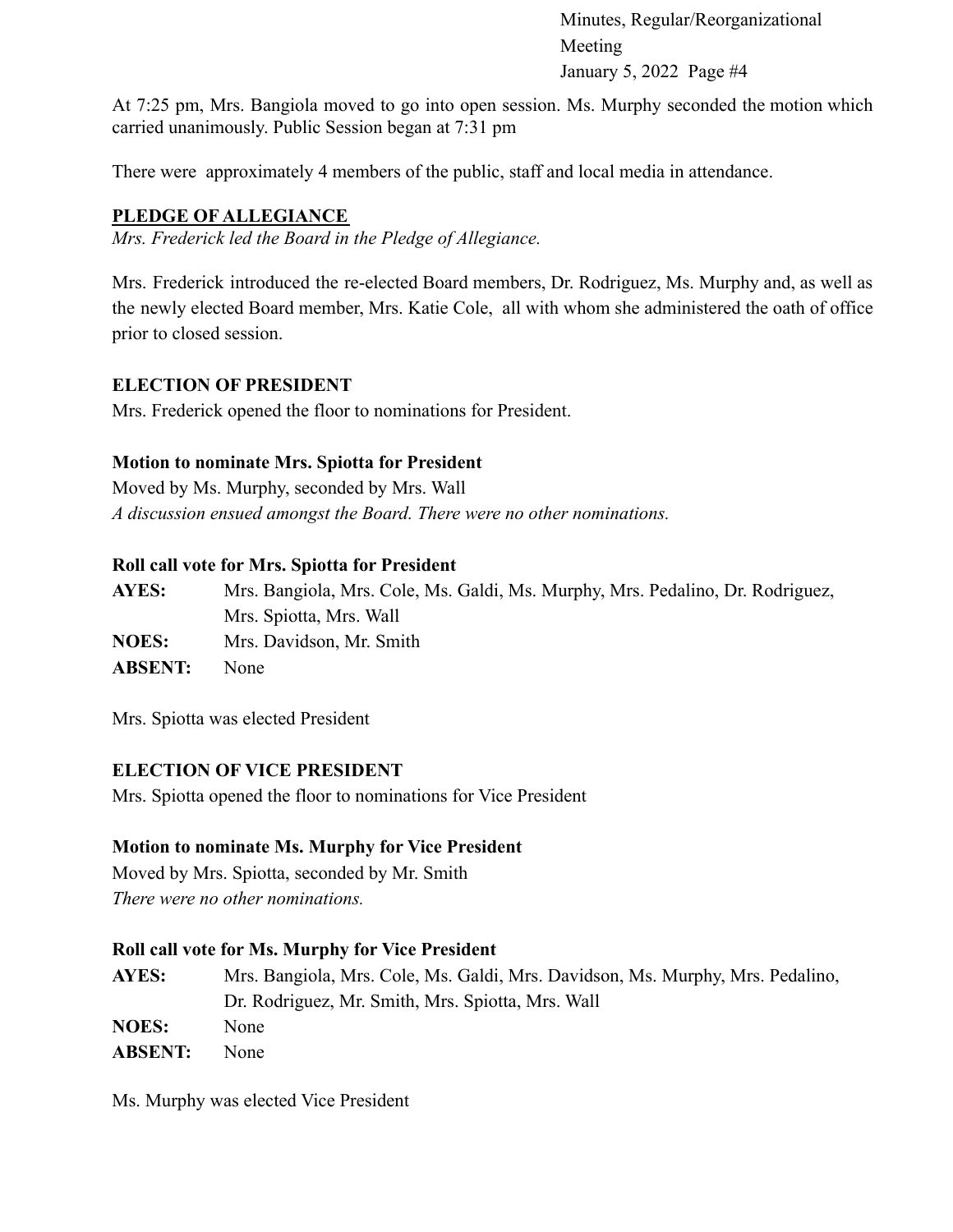#### **ORGANIZATIONAL**

#### 4. **Appointment and Delegates**

Appointment, by the President, of alternate delegate to the New Jersey School Boards Association and the Morris County School Boards Association.

| Delegate         | <b>Board President</b> |
|------------------|------------------------|
| State Alternate  | <b>Mrs. Wall</b>       |
| County Alternate | <b>Mrs. Wall</b>       |

Appointment, by the President, of a Member to the Morris County Educational Services Commission Board of Directors.

Member: **Mrs. Spiotta**

Appointment, by the President, of a Member to the Morris Educational Foundation.

Member: **Mrs. Cole**

### **SUPERINTENDENT'S REPORT**

*Dr. Ficarra thanked the staff for their help in keeping the district open. Additionally, Dr. Ficarra thanked the public for cooperating with all the changes to the COVID regulations and guidelines.*

### **PRESIDENT'S REPORT**

*Mrs. Spiotta echoed Dr. Ficarra's sentiments in thanking the staff for their aid in keeping the district open.*

### **PUBLIC COMMENT**

*No members of the public came forward to make a comment.*

# **ORGANIZATIONAL**

5. **Code of Ethics**

Motion, that the Board of Education adopt the "Code of Ethics for School Board Members" as per the [attached](https://drive.google.com/file/d/1zewNeoOL-qAQyAp_Hy95-d8woftUvpNr/view?usp=sharing).

### 6. **Parliamentary Procedures**

Motion that the Board of Education approve Robert's Rules of Order as the official Guide for Parliamentary Procedure for the Morris School District.

#### 7. **Policy**

Motion, that all policies, rules, regulations, handbooks and other legislative or regulatory action of this Board, in force immediately prior to this reorganization meeting, are hereby continued in force, as if the Board Year had not changed.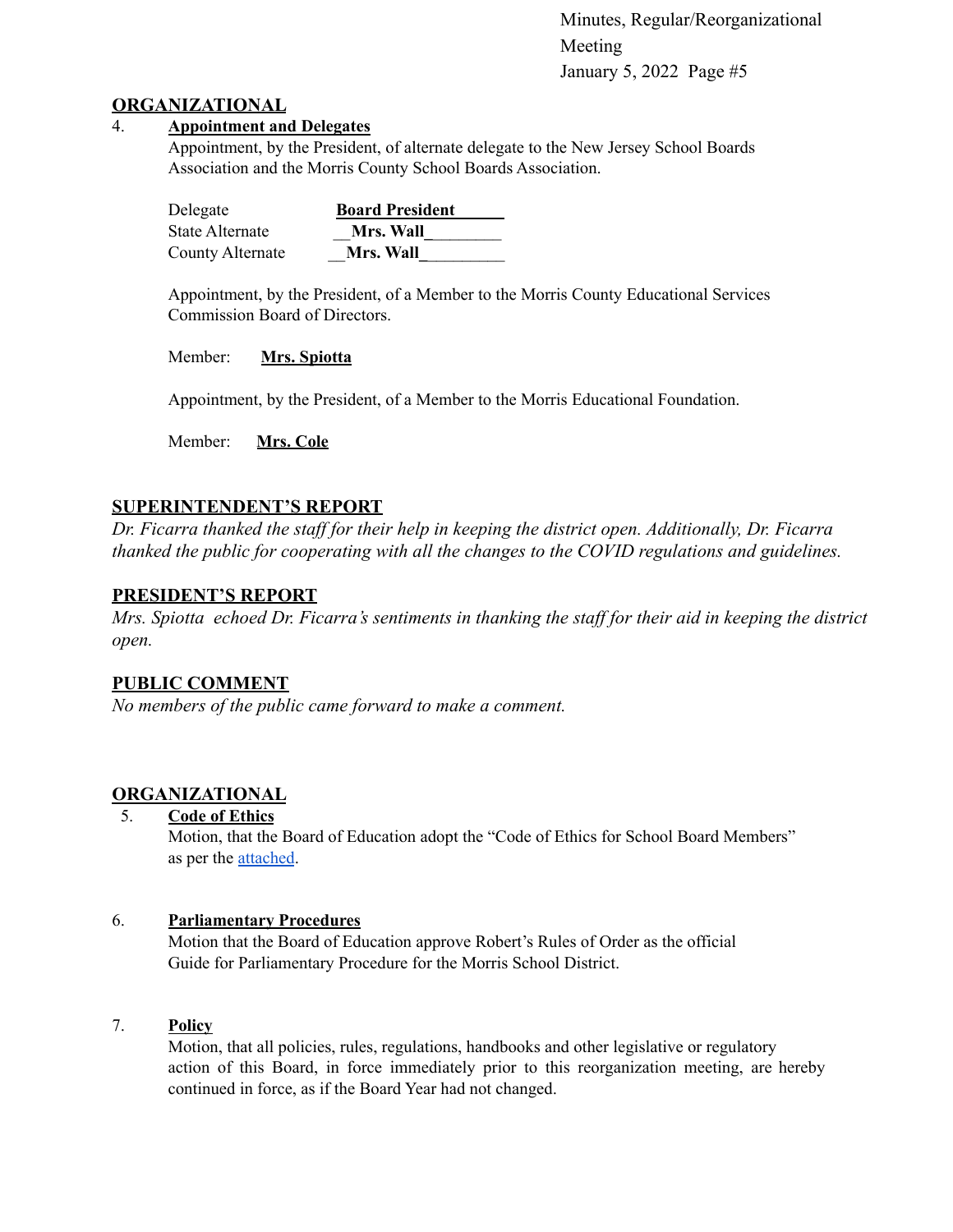#### 8. **Authorizations**

Motion, that the Assistant Board Secretary or in his/her absence, the President, or the Vice President, act as Board Secretary in the absence of the Board Secretary.

#### 9. **Business Administrator Authorization**

Motion that the Board of Education approve the Business Administrator/Board Secretary to approve bids, approve account transfers, pay bills, approve construction change orders and approve travel in accordance with policies #0147, 0147A, 3440 and 4440, Board Member Travel Expenses; Staff Travel Expenses and N.J.S.A. 18A:11-12, in between board meetings on an emergency basis with list of such bids, transfers, payments, construction change orders and travel subject to presentation and ratification at the next business meeting of the board.

#### 10. **Superintendent's Authorization**

Motion that the Board of Education approve the Superintendent of Schools or his designee to employ school personnel to fill vacancies in existing job classifications as they may occur in between board meetings on an emergency basis with a list of those employed subject to presentation and ratification at the next business meeting of the board.

#### 11. **Charges for Reproducing Public Documents**

Motion, that the Board of Education approves the following rates for photocopying of public documents in compliance with NJSA 47:1A-1

| Letter size or smaller | $$0.05$ /page |
|------------------------|---------------|
| Legal size or larger   | $$0.07$ /page |

### 12. **Meeting Dates Designation**

Motion, that the meetings of the Board of Education shall be held on Monday evenings (as per [attached](https://drive.google.com/file/d/1V747UNxGGxrKncEMnwvOuseVq3v1R44L/view?usp=sharing) schedule of meeting dates). The meetings will open at 6:30 p.m. and immediately adjourn to closed session until 7:30 when the regular business meeting will begin. In the event that said schedule is hereafter revised, the Board Secretary is hereby directed to post and direct notice to The Daily Record at least 48 hours before the revised meeting date.

### 13**. Official Newspaper**

Motion, that the Daily Record be designated as the official newspaper of the Morris School District. Other notices, which require a broader circulation, shall also be published in The Star Ledger.

#### 14. **Board Committees**

Motion, that upon the recommendation of the Superintendent, the Board of Education approve the members of Board Committees as [attached](https://drive.google.com/file/d/1duUYxQQxFikCodfzzJ8n_nfCSQaPdQkW/view?usp=sharing).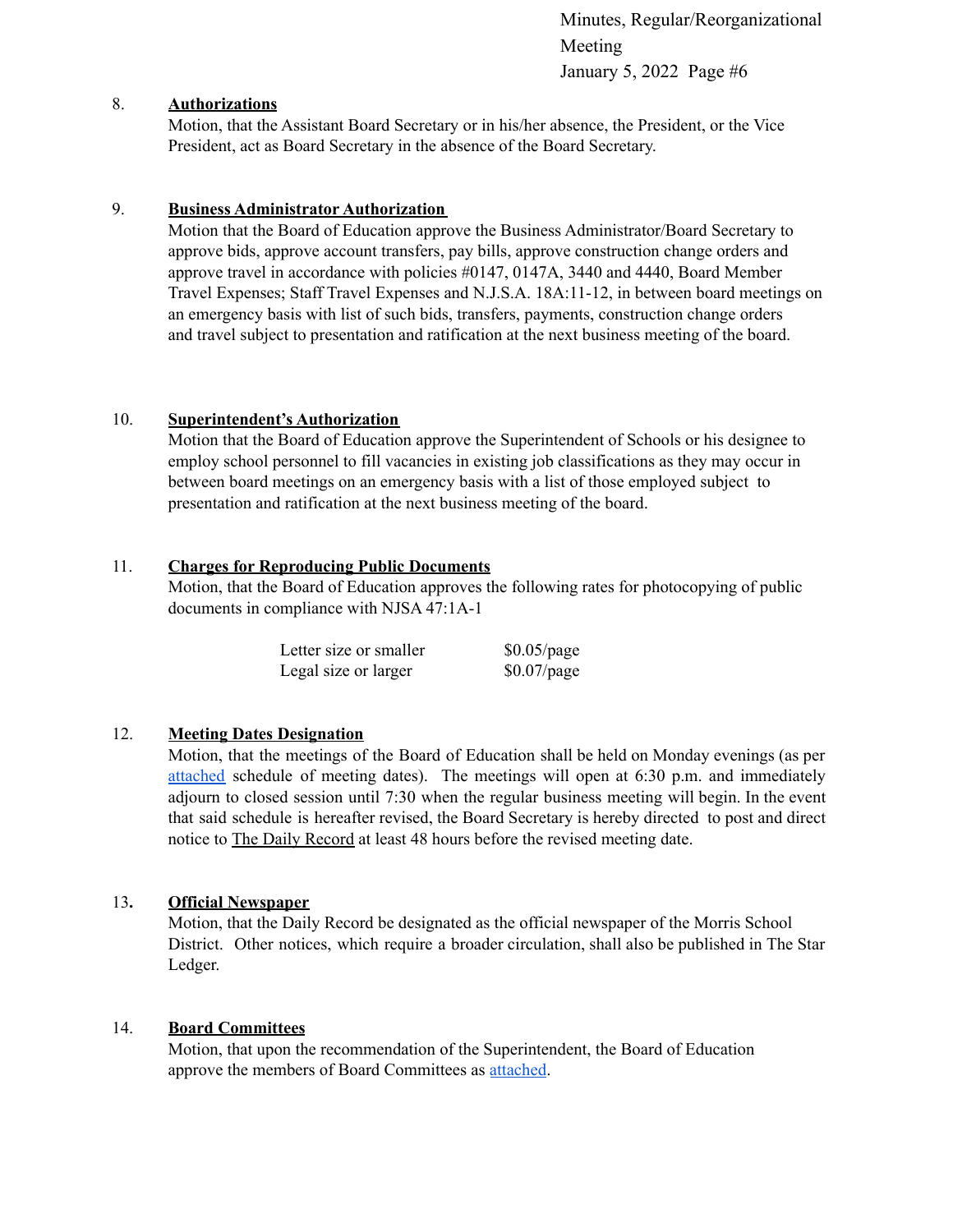# **REORGANIZATIONAL (Motions #5-14)**

Moved by Ms. Murphy, seconded by Mrs. Davidson

- AYES: Mrs. Bangiola, Mrs. Cole, Mrs. Davidson, Ms. Galdi, Ms. Murphy, Mrs. Pedalino, Dr. Rodriguez, Mr. Smith, Mrs. Spiotta, Mrs. Wall
- NOES: None
- ABSTAIN: None
- ABSENT: None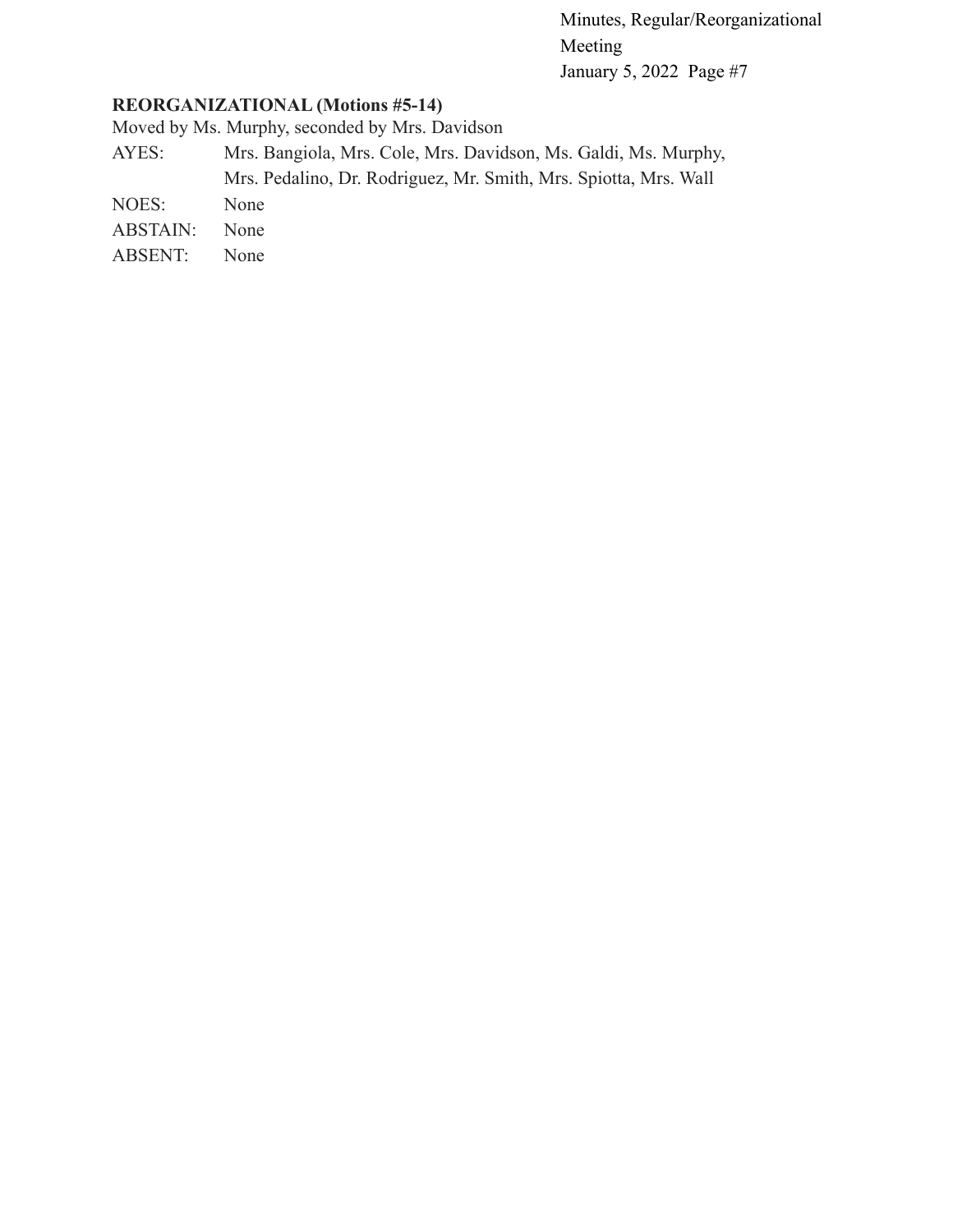### **BUSINESS PORTION OF THE MEETING**

### **MINUTES**

Motion #1 that upon the recommendation of the Interim Superintendent, the Board of Education, approve executive session minutes from the regular business meeting of:

December 20, 2021

Motion #2 that upon the recommendation of the Interim Superintendent, the Board of Education, approve minutes from the regular business meeting of:

December 20, 2021

# **MINUTES (Motions #1-2)**

Moved by Ms. Murphy, seconded by Mrs. Pedalino

| Mrs. Bangiola, Mrs. Davidson, Ms. Murphy,                        |
|------------------------------------------------------------------|
| Mrs. Pedalino, Dr. Rodriguez, Mr. Smith, Mrs. Spiotta, Mrs. Wall |
| None                                                             |
| Mrs. Cole, Ms. Galdi                                             |
| None                                                             |
|                                                                  |

# **EDUCATIONAL MATTERS**

# *HARASSMENT, INTIMIDATION, AND BULLYING REPORT*

Motion #1 that, upon the recommendation of the Interim Superintendent, the Board of Education accept the Harassment, Intimidation, and Bullying report for the period ending, December 20, 2021.

# **EDUCATIONAL MATTERS (Motion #1)**

Moved by Ms. Murphy, seconded by Mrs. Wall

AYES: Mrs. Bangiola, Mrs. Davidson, Ms. Galdi, Ms. Murphy, Mrs. Pedalino, Dr. Rodriguez, Mr. Smith, Mrs. Spiotta, Mrs. Wall NOES: None ABSTAIN: Mrs. Cole ABSENT: None